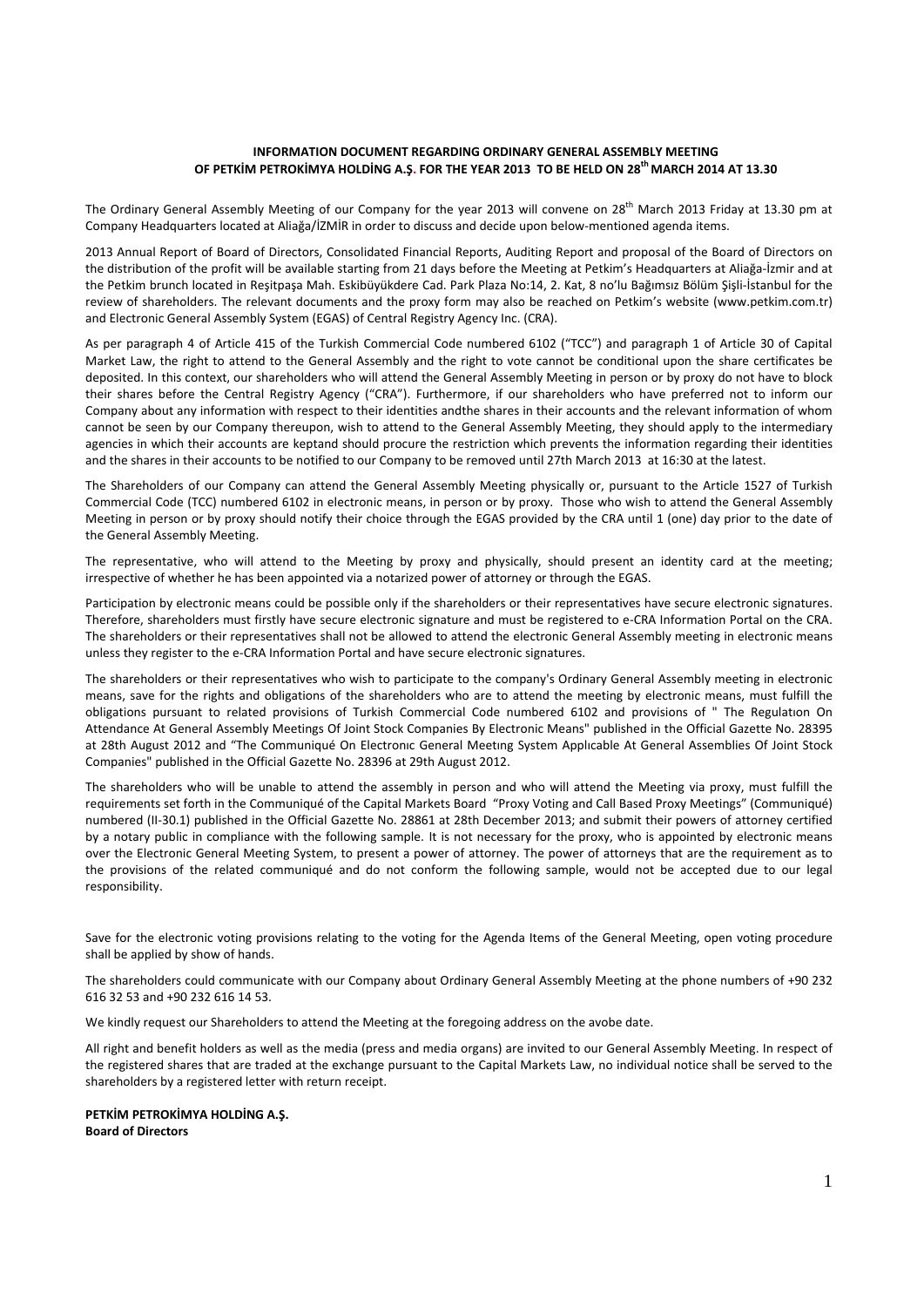# **OUR ADDITIONAL EXPLANATIONS PURSUANT TO REGULATIONS OF CAPITAL MARKET BOARD**

Additional disclosures which are required to be made pursuant to the "Communiqué of the Corporate Governance", numbered (II-17.1) of the Capital Markets Board become effective at 3rd January 2014, and which are pertaining to agenda items are stated below under the respective agenda item and the general disclosures are made in this section.

# **1.Shareholding Structure and Voting Right**

 There is no privilege regarding voting rights in our Article of Association. Each share is entitled to one vote. Pursuant to the Article 11 of the Articles of Association, Group C shareholder has a privilege to nominate the Board of Directors. The validity of the decisions of the matters that mentioned on the Article 15 of the Articles of Association is subject to the affirmative vote of the member of Board of Directors elected from C group.

Voting rights of our Shareholders are shown below:

| <b>SHAREHOLDER</b>                  | <b>SHARE AMOUNT (TL)</b> | <b>RATIO OF</b><br>CAPITAL (%) | <b>VOTING RIGHTS</b> | <b>RATIO OF</b><br><b>VOTING</b><br>RIGHTS (%) |
|-------------------------------------|--------------------------|--------------------------------|----------------------|------------------------------------------------|
| SOCAR Turkey Petrokimya A.Ş.        | 110.000000,00            | 11,00                          | 11.000.000.000       | 11,00                                          |
| SOCAR Turkey Petrokimya A.Ş.        | 400.000.000,00           | 40,00                          | 40.000.000.000       | 40,00                                          |
| Other                               | 386.784.318,90           | 38,68                          | 38.678.431.890       | 38,68                                          |
| SOCAR İzmir Petrokimya A.Ş.         | 103.215.681,09           | 10,32                          | 10.321.568.109       | 10,32                                          |
| <b>Privatization Administration</b> | 0,01                     | 0,00                           | $\mathbf{1}$         | 0,00                                           |
|                                     | 1.000.000.000,00         | 100,00                         | 100.000.000.000      | 100,00                                         |

# **2. Information about the request of shareholders, Capital Market Board and other public corporations to add a new agenda item**

No written request from the shareholders reached to IR department to add a new agenda item in the General Assembly Meeting which will be held on 28th March 2013.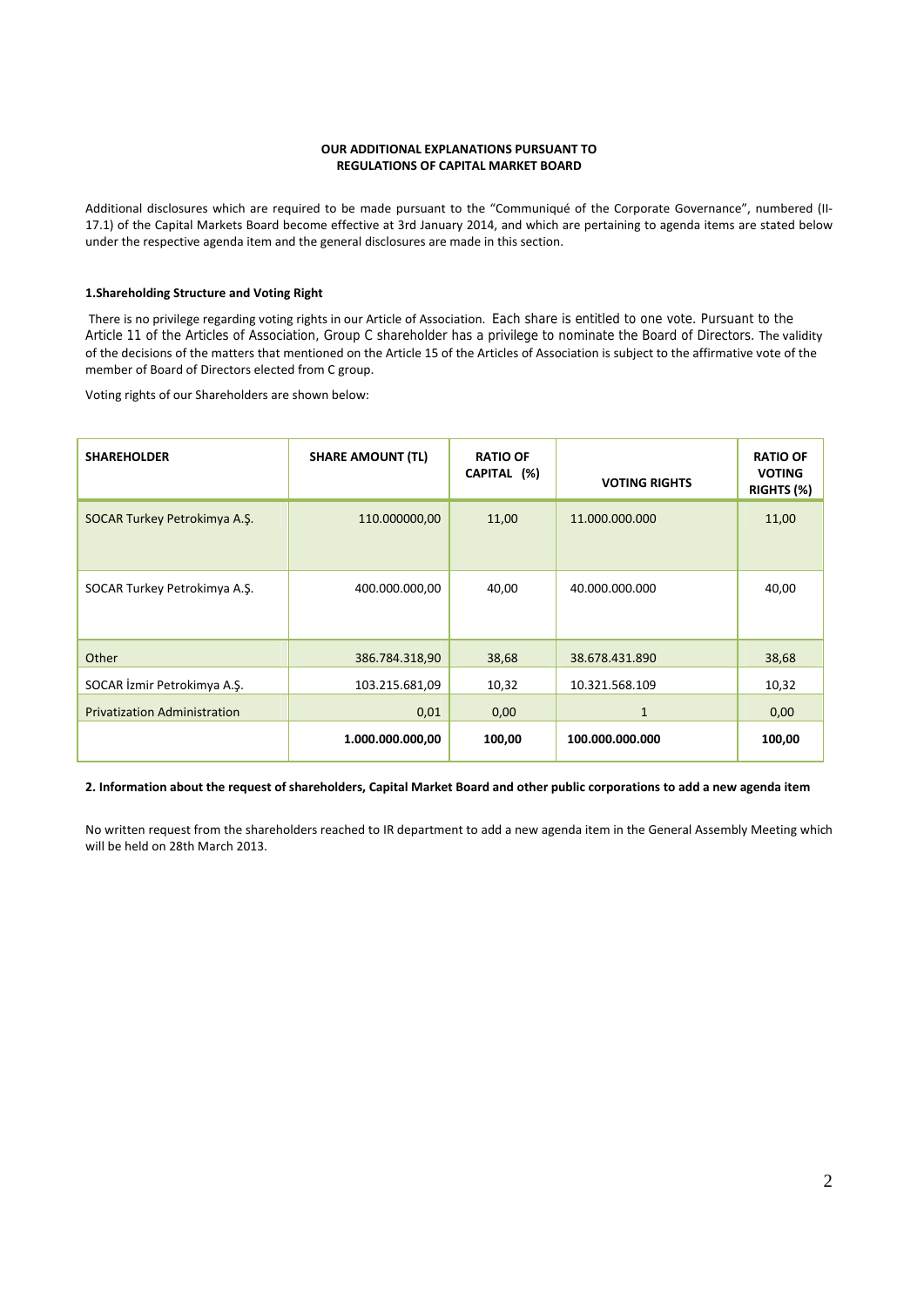# **AGENDA OF THE ORDINARY GENERAL ASSEMBLY MEETING OF PETKİM PETROKİMYA HOLDİNG A.Ş. RELATED TO YEAR 2013**

- 1. Opening and composition of the Meeting Presidency,
- 2. Reading, discussion and approval of the Activity Report of the Board of Directors for the operating year 2013,
- 3. Reading the report of the Auditor pertaining to the operating year 2013,
- 4. Reading, discussion and approval of the financial tables pertaining to the operating year 2013,
- 5. Release of the Chairman and members of the Board of Directors on account of their activities and account for the year 2013,
- 6. Submitting "Profit Distribution Policy" to the approval of the General Assembly revised in accordance with Communique of the Capital Markets Board with number (II-19.1) "Profit Distribution"
- 7. Discussion of the proposal of the Board of Directors on the usage of the profit pertaining to the year 2013, determination of the declared profit and dividend share ratio and taking a resolution thereon,
- 8. Negotiation and taking a resolution of the remunerations to be paid to the members of the Board of Directors,
- 9. Election of the Auditor pursuant to the Turkish Commercial Code with number 6102,
- 10. In accordance with "Independent Auditing Standards in Capital Market" issued by Capital Markets Board, approving the Independent Auditing Firm selected by the Board upon proposal of the Committee responsible for Audit as to be charged for the audit of the activities and accounts of 2014,
- 11. Informing the General Assembly on the " Information Policy" revised in accordance with the Communique of the Capital Markets Board with number (II-15.1) on the "Public Disclosure of Material Events",
- 12. Informing the Shareholders on the aid and donations granted by our Company within the year 2013,
- 13. Taking a resolution on the limit of aid and donation of our Company for year 2014 pursuant to the article 19 clause 5 of the Capital Markets Law (CML),
- 14. Informing the General Assembly regarding respective transactions of the persons mentioned in the clause (1.3.6) of "Corporate Governance Principles" which is annex to Communique of the Capital Markets Board "Corporate Governance" numbered (II-17.1),
- 15. Granting the Members of the Board of Directors authorization to perform the transactions provided for in Articles 395 and 396 of Turkish Commercial Code,
- 16. Pursuant to the clause of 12-4 of Communiqué of the Capital Markets Board "Corporate Governance" numbered (II-17.1), informing the General Assembly as regards the guarantees, pledges and mortgages given by the Company in favor of third parties and income or benefits attained by the same,
- 17. Wishes and closing speech.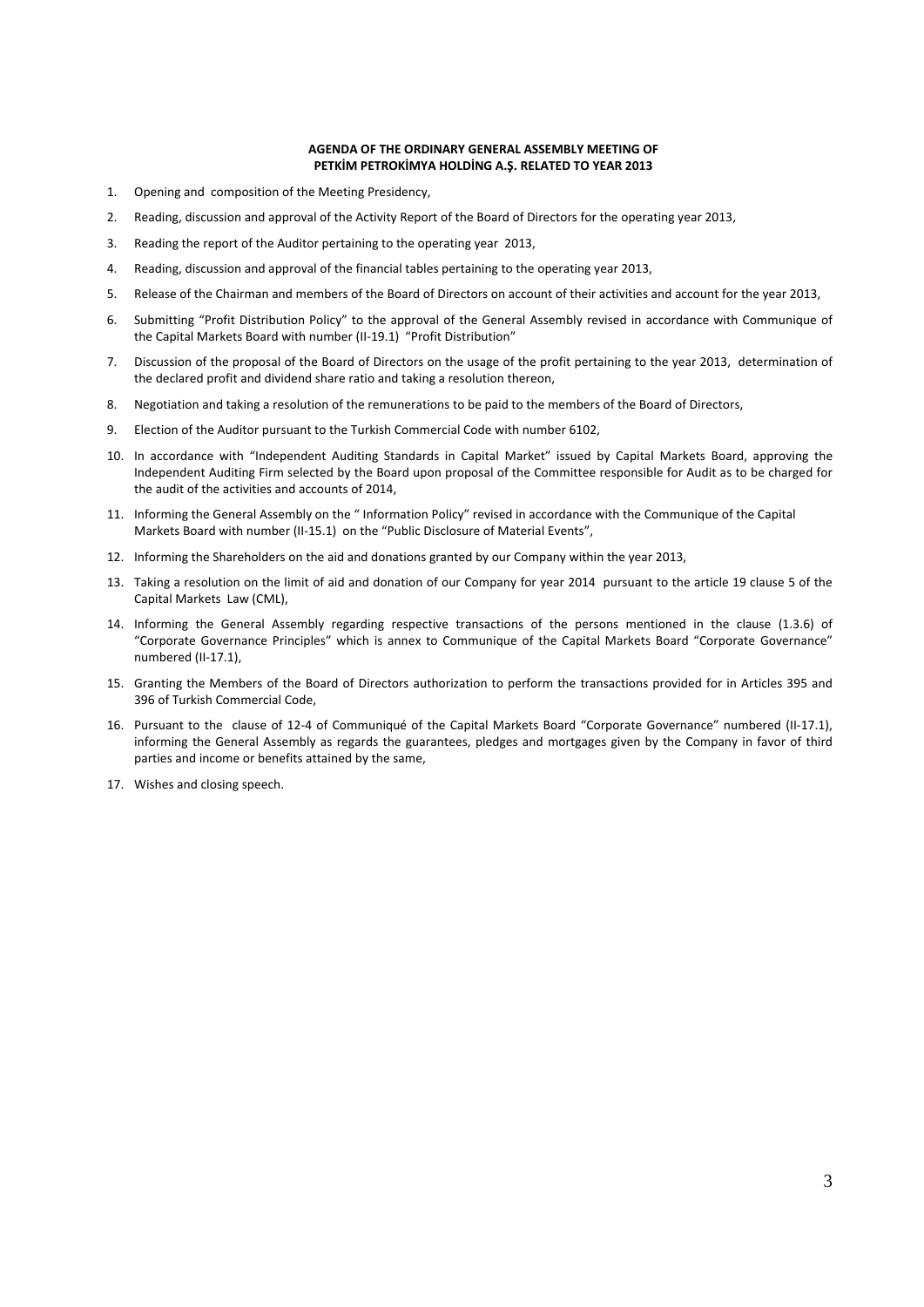### **PROXY**

## **PETKİM PETROKİMYA HOLDİNG ANONİM ŞİRKETİ**

I hereby appoint ………………………………………………………. who is introduced hereinbelow in detail as my representative to represent me in the Ordinary General Assembly Meeting of Petkim Petrokimya Holding Anonim Şirketi which shall be held on Friday 28/03/2014 at 13.30 p.m. in Aliağa /İZMİR in line with my below aspects; and to cast vote, to give proposals and to sign the necessary documents in the same.

Representative(\*); Name - Surname/Business Title: TR ID No/Tax No, Trade Registry &No and MERSİS no: *(\*)Foreign representatives have to present the equivalents of the aforementioned information, if any.* 

### **A) SCOPE OF THE REPRESENTATIVE AUTHORITY**

### **1. On the items of General Assembly Agenda:**

a) The representative has the authority to vote in line with his/her own opinion.

b) The representative has the authority to vote in accordance with the proposals of the management of the Company.

- c) The representative has the authority to vote for agenda items in line with the following instructions;
- **Instructions:**

*In case of the selection of ( c ) option, specific instructions for each agenda item shall be presented as marking one of the options given next to related General Assembly agenda item (accept or reject;) and in case of the selection of reject option, specific instructions for each agenda item, if any, shall be presented as indicating the statement of opposition which is requested to be written on the General Assembly minute.* 

| Agenda Items (*)                                                                                                                                                                                                                                                                                                                    |  | Reject | <b>Statement of</b><br>Opposition |
|-------------------------------------------------------------------------------------------------------------------------------------------------------------------------------------------------------------------------------------------------------------------------------------------------------------------------------------|--|--------|-----------------------------------|
| 1. Opening and composition of the Meeting Presidency,                                                                                                                                                                                                                                                                               |  |        |                                   |
| 2. Reading, discussion and approval of the Activity Report of the Board of<br>Directors for the operating year 2013,                                                                                                                                                                                                                |  |        |                                   |
| 3. Reading the report of the Auditor pertaining to the operating year 2013,                                                                                                                                                                                                                                                         |  |        |                                   |
| 4. Reading, discussion and approval of the financial tables pertaining to the<br>operating year 2013,                                                                                                                                                                                                                               |  |        |                                   |
| 5. Release of the Chairman and members of the Board of Directors for their<br>activities and accounts pertaining to the year 2013,                                                                                                                                                                                                  |  |        |                                   |
| 6. Submitting "Profit Distribution Policy" to the approval of the General<br>Assembly revised in accordance with the Capital Markets Board's<br>Communiqué of "Profit Distribution" with the number of (II-19.1),                                                                                                                   |  |        |                                   |
| 7. Discussion of determination of the proposal of the Board of Directors on<br>the usage method of the profit pertaining to the year 2013 the distributable<br>profit and dividend shares ratios and taking a resolution thereon,                                                                                                   |  |        |                                   |
| 8. Negotiation and taking a resolution of the remunerations to be paid to the<br>members of the Board of Directors,                                                                                                                                                                                                                 |  |        |                                   |
| 9. Election of the Auditor pursuant to the Turkish Commercial Code with<br>number 6102,                                                                                                                                                                                                                                             |  |        |                                   |
| 10. In accordance with "Independent Auditing Standards in Capital Market"<br>issued by Capital Markets Board (Serial: X No: 22), approving the Independent<br>Auditing Firm selected by the Board upon proposal of the Committee<br>responsible for Audit as to be charged for the audit of the activities and<br>accounts of 2014, |  |        |                                   |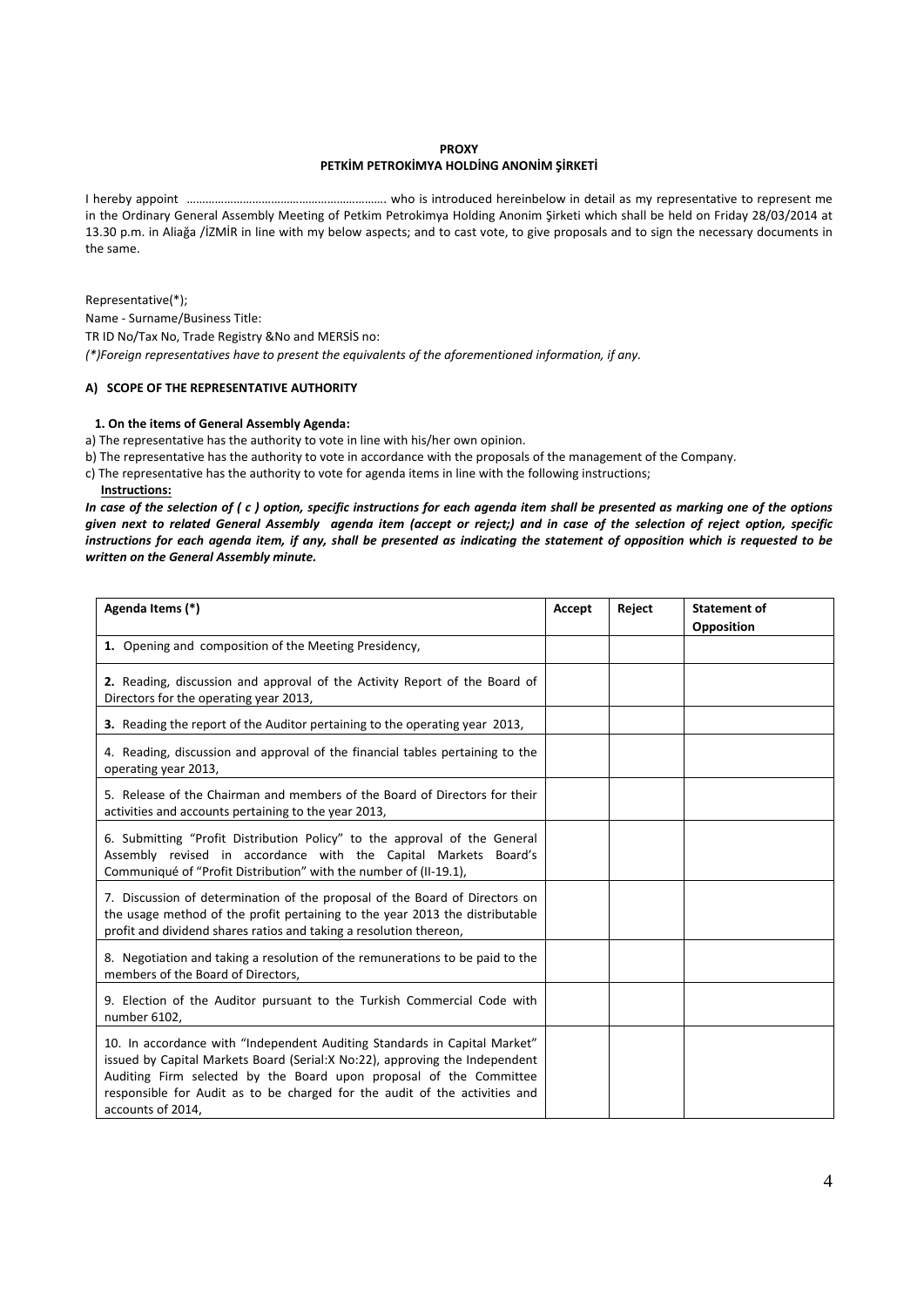| 11. Informing the General Assembly on the "Information Policy" revised in<br>accordance with the Communiqué of the Capital Markets Board with number<br>(II-15.1) on the "Public Disclosure of Material Events",                                                                                                      |  |
|-----------------------------------------------------------------------------------------------------------------------------------------------------------------------------------------------------------------------------------------------------------------------------------------------------------------------|--|
| 12. Informing the Shareholders on the aid and donations granted by our<br>Company within the year 2013,                                                                                                                                                                                                               |  |
| 13. Taking a resolution on the limit of aids and donations of our Company for<br>year 2014 pursuant to the article 19 clause 5 of the Capital Markets Law,                                                                                                                                                            |  |
| 14. Informing the General Assembly regarding respective transactions of the<br>persons mentioned in the clause (1.3.6) of "Corporate Governance Principles"<br>which is annex to Corporate Governance Communiqué of the Capital Markets<br>Board with number (II-17.1),                                               |  |
| 15. Granting the Members of the Board of Directors authorization to perform<br>the transactions provided for in Articles 395 and 396 of Turkish Commercial<br>Code with number 6102,                                                                                                                                  |  |
| 16. Pursuant to the clause of 12/4 of Corporate Governance Communiqué of<br>the Capital Markets Board with number (II-17.1), informing the General<br>Assembly with regard to the guarantees, pledges and mortgages given by the<br>Company in favor of third parties and income or benefits attained by the<br>same, |  |
| 17. Wishes and closing speech                                                                                                                                                                                                                                                                                         |  |

# **2. Specific instructions on other issues that may arise at the General Assembly meeting and on the exercise of the minority rights:**

a) The representative has the authority to vote in line with his/her own opinion.

b) The representative does not have the authority to vote in line with these matters.

c) The representative has the authority to vote for agenda items in line with the following specific instructions.

### **SPECIFIC INSTRUCTIONS: The specific instructions, if any, are indicated hereunder.**

**B) Shareholder specifies the shares that he/she asks the representative to represent by selecting one of the following options.** 

# **1. I hereby confirm my shares the details of which are indicated below to be represented by the representative.**

a) Issue and Serial:\*

b) Number/Group:\*\*

- c) Number of Shares Nominal Value:
- ç) Whether it has privilege for vote or not:
- d) Whether it is a Bearer or Registered share:\*

e) The ratio of the share to total shares owned by the owner/ voting rights:

\*The above information is not requested for the shares followed up as registered.

\*\*For the shares followed up as registered, group information will be presented instead of number.

### **2. I hereby confirm that my all shares stated in the list regarding the shareholders that will participate to General Assembly Meeting prepared on one day before the General Assembly Meeting date by Central Registry Agency.**

# **SHAREHOLDER**

Name Surname or Title(\*): TR ID No/Tax No, Trade Registry & No and MERSİS no: Address:

*(\*) Foreign representatives have to present the equivalents of the aforementioned information, if any.* 

SIGNATURE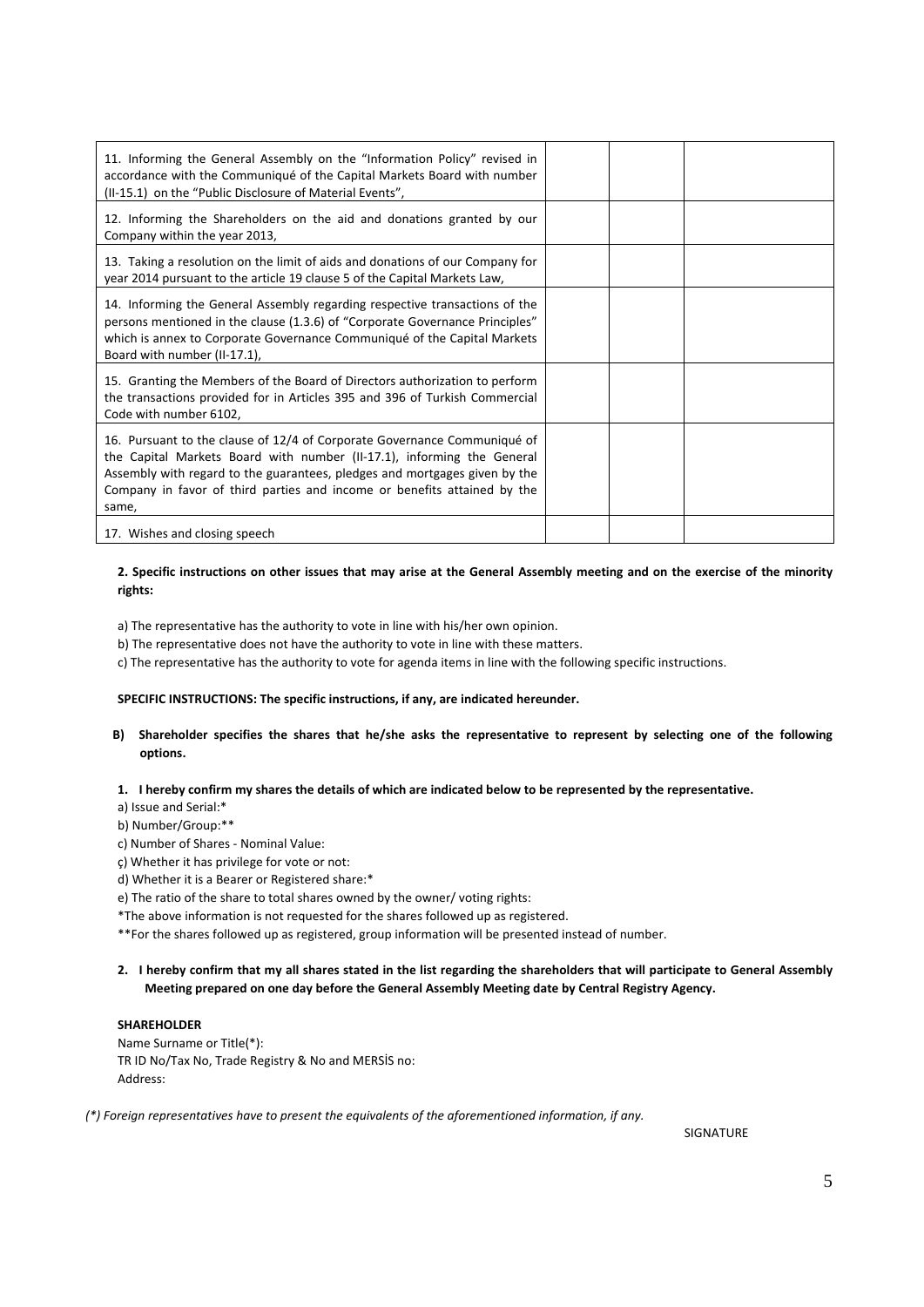### **EXPLANATIONS ON THE AGENDA OF ORDINARY GENERAL ASSEMBLY**

#### **1. Opening and composition of the Meeting Presidency**

The Meeting presidency to conduct the General Assembly Meeting will be composed pursuant to the "Turkish Commercial Code" (TCC) and the "Regulation on General Assembly Meetings of Capital Stock Companies and Commissioners of the Ministry of Industry and Commerce to be present at such Meetings" (the Regulation).

#### **2. Reading, discussion and approval of the Activity Report of the Board of Directors for the operating year 2013**

The Board's Activity Report pertaing to operating year 2013 prepared in accordance with Turkish Commercial Code (TCC) and Regulation and approved by the decision of our Board of Directors dated 27.02.2014 and numbered 4/13, made available to the shareholders for review at the headquarters of the company, at the İstanbul office in Reşitpaşa Mah. Eskibüyükdere Cad. Park Plaza No:14, 2. Kat, 8 no'lu Bağımsız Bölüm Şişli, on (www.petkim.com.tr) and on Public Disclosure Platform (www.kap.gov.tr), shall be read out for opinions and approval of the shareholders

#### **3. Reading the report of the Auditor pertaining to the operating year 2013**

The General Assembly shall be informed about the Audit Report prepared by pursuant to the Turkish Commercial Code (TCC) Güney Bağımsız Denetim ve Serbest Muhasebeci Mali Müşavirlik A.Ş. that was selected as company auditor for the operating year of 2013 at the Ordinary General Meeting of 2012 and which will be reached on Petkim's Headquarters, Petkim's İstanbul brunch, Electronic General Assembly System (EGAS) of Central Registry Agency Inc. (CRA) and Petkim's website (www.petkim.com.tr)

#### **4. Reading, discussion and approval of the financial tables pertaining to the operating year 2013**

Consolidated balance sheet, profit and loss accounts pertaining to the accounting period 01.01.2013 – 31.12.2013 which are prepared in accordance with the provisions of TCC and Capital Market Law (CML) and relevant regulations and which are made available to the shareholders for review at the headquarters of the Company and on (www.petkim.com.tr) as from 06.03.2014 shall be read out at the General Assembly; and shall be submitted to the approval of the Shareholders.

### **5. Release of the Chairman and members of the Board of Directors on account of their activities and account for the year 2013**

The release of the members of Board of Directors from the operations and actions of the Company during the year 2013 shall be submitted to the approval of General Assembly, under the provisions of the TCC and the Regulation.

### **6. Submitting "Profit Distribution Policy" to the approval of the General Assembly revised in accordance with Communiqué of the Capital Markets Board with number (II-19.1) "Profit Distribution"**

Company's "Profit Distribution Policy" revised in accordance with to Communiqué of the Capital Markets Board "Profit Distribution" numbered (II-19.1) **(Attachment/1)** shall be submitted to the approval of the Shareholders.

### **7. Discussion of the proposal of the Board of Directors on the usage of the profit pertaining to the year 2013, determination of the declared profit and dividend share ratio and taking a resolution thereon**

Pursuant to the Board Resolution of 05.03.2014 with the number 6/16, in accordance with the principles in Communiqué (II-14.1) of the Capital Markets Board ("CMB"), our Company has earned a "Net Term Profit" of 48.896.680 TL according to the Consolidated Financial Statements for the accounting period of 01.01.2013-31.12.2013, distribute TL 47.000.000 dividend (TL 44.400.000 from the net distributable profit of 84.412.674,28; TL 2.600.000 from extraordinary reserves) to the shareholders on 01.07.2014 in accordance with the Communique of II-19.1 of CMB.

If the dividend distribution proposal is approved by the General Assembly, on the basis of our official records;

- To distribute a cash dividend of gross=net 0,047 Kr for one nominal stock worth 1,00 Kr at a rate of 4,70% to our fully fledged corporate taxpayer shareholders and limited corporate taxpayer shareholders earning dividends through a Turkey-based business or permanent representation office;

- To distribute other shareholders a gross cash dividend of 0,047 Kr and a net cash dividend of 0,03995 Kr in return for one nominal stock worth 1,00 Kr, at a rate of 4,70%

shall be submitted to the approval of the General Assembly. The table of profit distribution is available in **(Attachment/2)**

### **8. Negotiation and taking a resolution of the remunerations to be paid to the members of the Board of Directors**

In accordance with the provisions of the Turkish Commercial Code, the Regulation and Articles of Association, the remunerations to be paid to the members of the Board of Directors shall be negotiated and determined.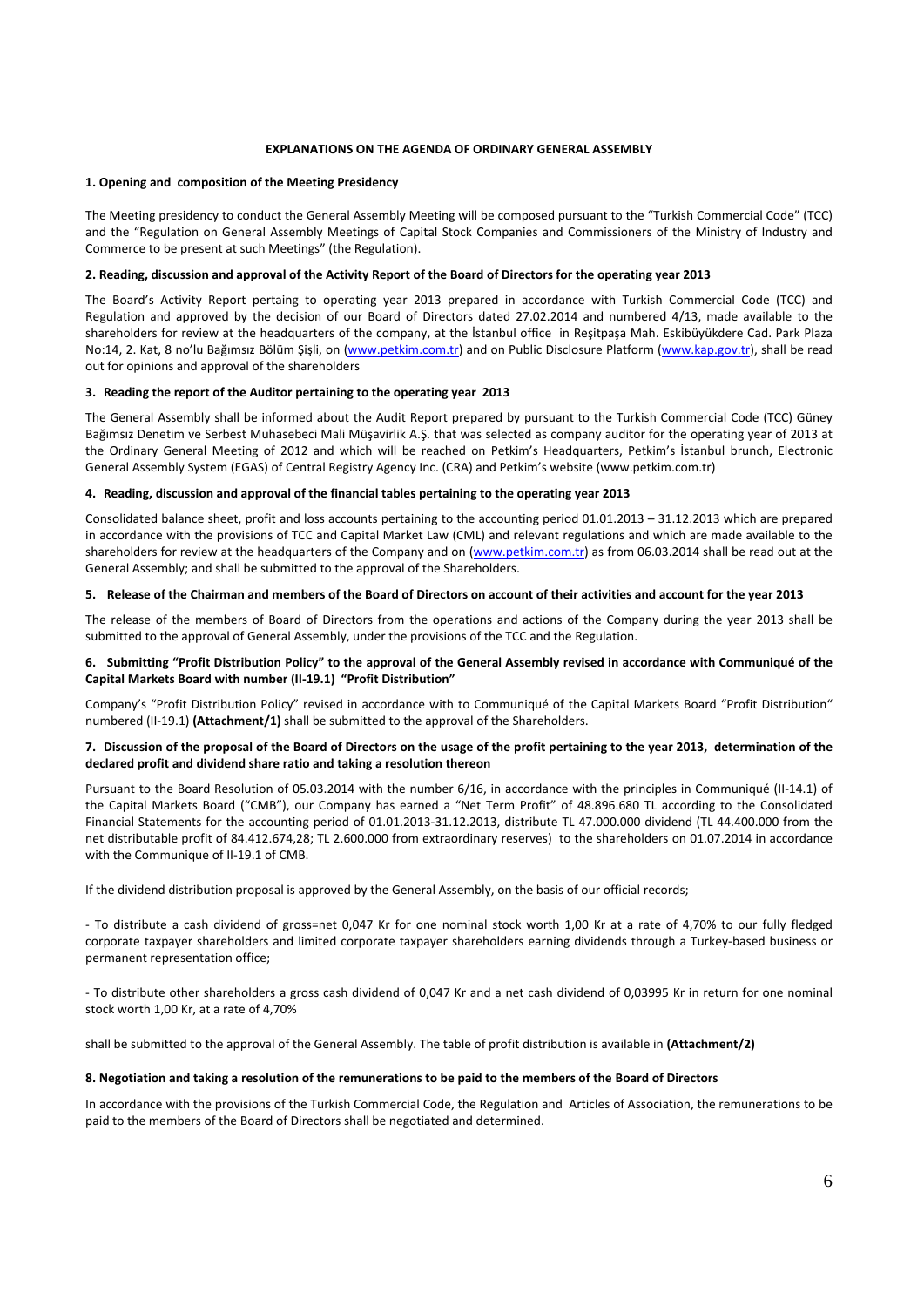### **9. Election of the Auditor pursuant to the Turkish Commercial Code with number 6102**

The Auditor shall be elected pursuant to the Turkish Commercial Code with number 6102 for the operating period of year 2014.

# *Related Article of TCC:*

### *C) The auditor*

*Article 399 - (1) The auditor shall be appointed by the company's GA; the auditor of the group of companies shall be appointed by the parent company's GA. An auditor must be appointed for each fiscal year and before the end of the fiscal year in which he/she will perform his/her duty. After the appointment, the BoD shall register the appointment of the auditor with the Trade Registry and announce it in the Turkish Trade Registry Gazette and on its Web site.* 

*(2) The auditor can be dismissed from the audit engagement only in the manner set forth in paragraph 4 and provided that another auditor has been appointed.* 

*(3) If no other auditor is appointed, the auditor of the parent company is considered to be the auditor of the group.* 

*(4) If questions arise about whether the elected auditor is acting subjectively and fair cause can be established, the commercial court of first instance at the location of the company's headquarters can appoint another auditor after hearing the concerned parties and the elected auditor upon the request of any of the following:* 

*a) The BoD.* 

*b) The shareholders representing 10 percent of the capital, or, in public companies 5 percent of the basic or issued capital. (5) The action regarding dismissal and appointment of a new auditor shall be filed within three weeks from the date on which the auditor election has been announced in the Turkish Trade Registry Gazette. In order for minority shareholders to file this action, they must have voted against the election of the auditor at the GA, had their opposing votes recorded in the minutes and been a shareholder for at least three months prior to the date of the GA at which the election was made.* 

*(6) If an auditor has not been appointed within the first four months of the fiscal year, an auditor shall be appointed by the court as specified in paragraph, upon the request of the BoD, of each member of the board or of any shareholder. The same provision shall also apply in cases where the appointed auditor rejects the appointment or terminates the contract, that the resolution for his/her appointment is cancelled, declared null and void, or that the auditor fails to perform his/her duty due to legal or any other reason, or that he/she is prevented from performing his/her duty. The order of the court shall be final.* 

*(7) In the event the auditor is appointed by the court, the advance payment required to be paid to the court treasurer for his/her fee and possible expenses shall be determined by the court by taking similar cases into consideration. An objection to the fee and the expenses can be made within three business days. The order of the court shall be final.* 

*(8) The auditor can terminate the audit contract only in the case of the existence of a just cause or only if an action for his/her dismissal has been filed. The conflict regarding the content of audit opinion, a qualified opinion and an opinion with a disclaimer letter cannot be deemed as just cause. The termination of the contract by the auditor must be justified and communicated in writing. The auditor shall be liable to submit the results he/ she obtained until the date of termination to the GA, and these results shall be presented to the GA in the form of a report complying with Article 402.* 

*(9) In the event the auditor gives a notice of termination in accordance with the provision in paragraph 6, the BoD shall immediately elect a temporary auditor, and shall inform the GA of the termination notice and present the auditor elected by the board for the approval of the GA.* 

# **10. In accordance with "Independent Auditing Standards in Capital Market" issued by Capital Market Board, approving the Independent Auditing Firm selected by the Board upon proposal of the Committee responsible for Audit as to be charged for the audit of the activities and accounts of 2014**

Pursuant to part Three, Section 6 of the Communiqué of the Capital Markets Board Serial: X, No. 22, the selection of independent audit company by the Board of Directors should be submitted to the General Assembly for approval. It is unanimously decided by Board of Directors of our Company upon recommendations by the Committee in charge of Audit to contract Güney Bağımsız Denetim ve Serbest Muhasebeci Mali Müşavirlik A.Ş to inspect the annual and interim financial tables of our Company prepared in accordance with the provisions of the regulations of the Capital Markets Board covering the accounting period 2014, and submit the selected audit company to the General Assembly 2013 for approval.

### **11. Informing the General Assembly on the "Information Policy" revised in accordance with the Communiqué of the Capital Markets Board with number (II-15.1) on the "Public Disclosure of Material Events"**

 "Information Policy" revised in accordance with to the Communiqué of the Capital Markets Board with number (II-15.1) on the "Public Disclosure of Material Events "is available at **Attachment/3.** This item is not subject to the approval of the General Assembly, but only bears an informative purpose.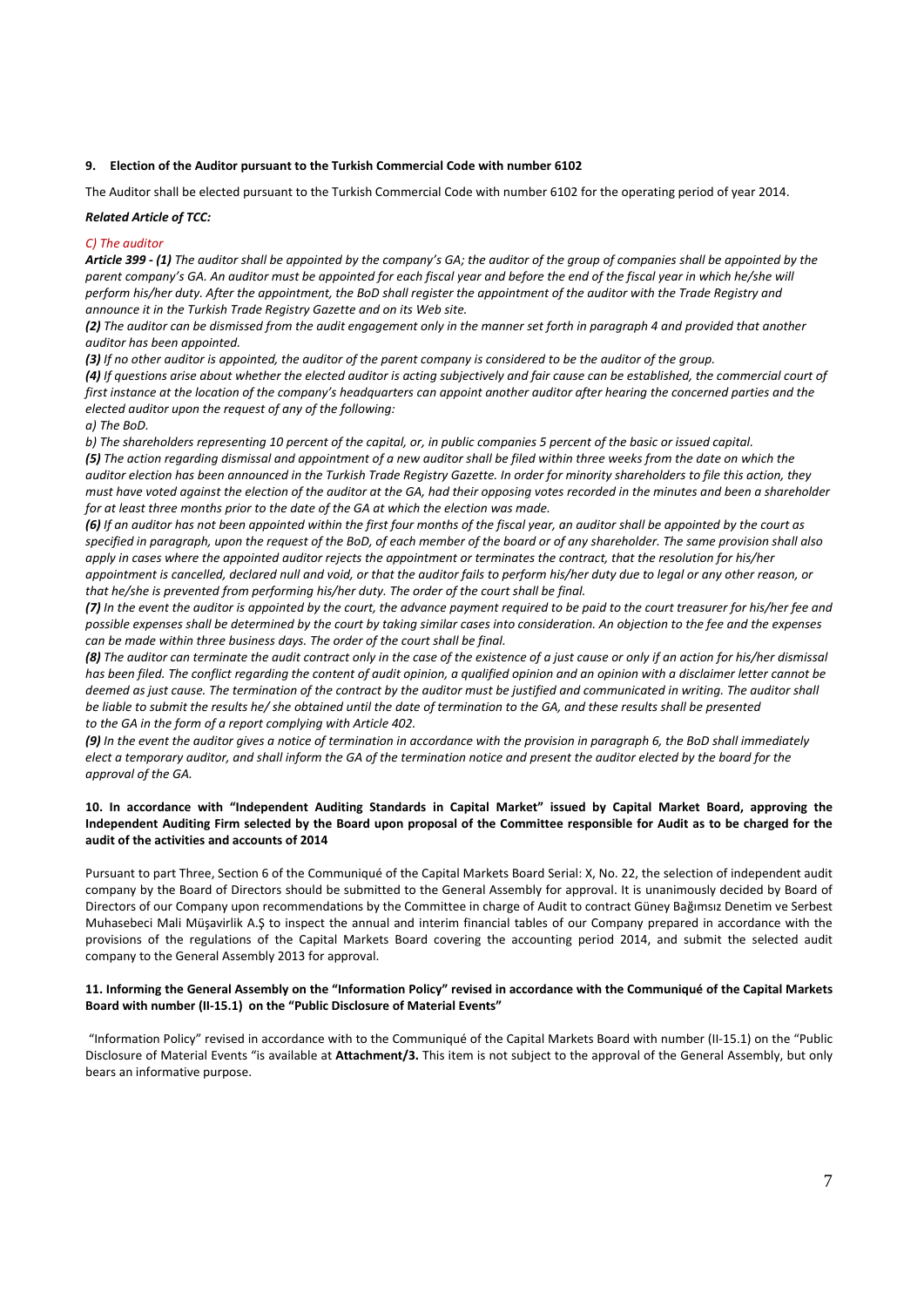#### **12. Informing the Shareholders on the aid and donations granted by our Company within the year 2013**

The donations made within the year are required to be submitted to the approval of the General Assembly in accordance with Communiqué of the Capital Markets Board with number (II-19.1), Article 6. Our company has made a donation to the tax exempt foundations and organizations at an amount of TL 6.646.481,68 in 2013 .This item is not subject to approval of the General Assembly, but only bears an informative purpose.

| PETKIM PETROKIMYA HOLDING A.S.<br>LIST OF AIDS AND DONATIONS DEBITED AS EXPENSES, AS OF DECEMBER 31, 2013 |                                                        |               | ΤL           |  |
|-----------------------------------------------------------------------------------------------------------|--------------------------------------------------------|---------------|--------------|--|
| <b>General aid and donations</b>                                                                          |                                                        |               |              |  |
| February 2013                                                                                             | HAYDAR ALIYEV TEK.END.M.L.                             |               | 6.618.730,00 |  |
| June 2013                                                                                                 | ARKAS OTOMOTİV (13.03.2013, B-257227 numbered invoice) |               | 26.370,25    |  |
| December 2013                                                                                             | Aid value of printer to the Tax Office                 |               | 1.381,43     |  |
|                                                                                                           |                                                        | <b>TOTAL:</b> | 6.646.481,68 |  |
| Aid and donations<br>accepted as<br>allowable charges                                                     |                                                        |               |              |  |

**TOTAL: 6.646.481,68**

#### TOTAL **6.646.481,68**

### **13. Taking a resolution on the limit of aid and donation of our Company for year 2014 pursuant to the article 19 clause 5 of the Capital Markets Law (CML)**

Pursuant to the Article 19 clause 5 of Capital Markets Board, the limit of aid and donation of our Company for year 2014 shall be discussed and a resolution shall be taken thereon.

# **14. Informing the General Assembly regarding respective transactions of the persons mentioned in the clause (1.3.6) of "Corporate Governance Principles" which is annex to Communiqué of the Capital Markets Board "Corporate Governance" numbered (II-17.1)**

Informing the General Assembly regarding respective transactions of the persons mentioned in the clause (1.3.6) of "Corporate Governance Principles" which is annex to Communiqué of the Capital Markets Board "Corporate Governance" numbered (II-17.1), if any. This item is not subject to approval by the General Assembly, but only bears an informative purpose.

# **15. Granting the Members of the Board of Directors authorization to perform the transactions provided for in Articles 395 and 396 of Turkish Commercial Code**

Since General Assembly's approval is required for the members of the Board of Directors to perform any transaction pursuant to Article 395 ("Prohibition of conducting transaction with company, to become indebted to company") and Article 396 ("Non-Compete Obligation") of Turkish Commercial Code and Section 396, Granting this permission shall be presented to the approval of the shareholders.

# **16. Pursuant to the clause of 12/4 of Communiqué of the Capital Markets Board "Corporate Governance" numbered (II-17.1), informing the General Assembly as regards the guarantees, pledges and mortgages given by the Company in favor of third parties and income or benefits attained by the same,**

This agenda item is not subject to approval of the General Assembly, but only bears an informative purpose. Information on the details of the collaterals, mortgages and pledges given to carry out the regular commercial activities of the Company are provided in footnotes of the Audited Financial Statements dated 31 December 2013. The information note regarding the guarantees, pledges and mortgages provided by the Company to third parties or the derived income or interest thereof will also be read out during the General Assembly; and shall be submitted to the information of the shareholders.

### **17. Wishes and closing speech.**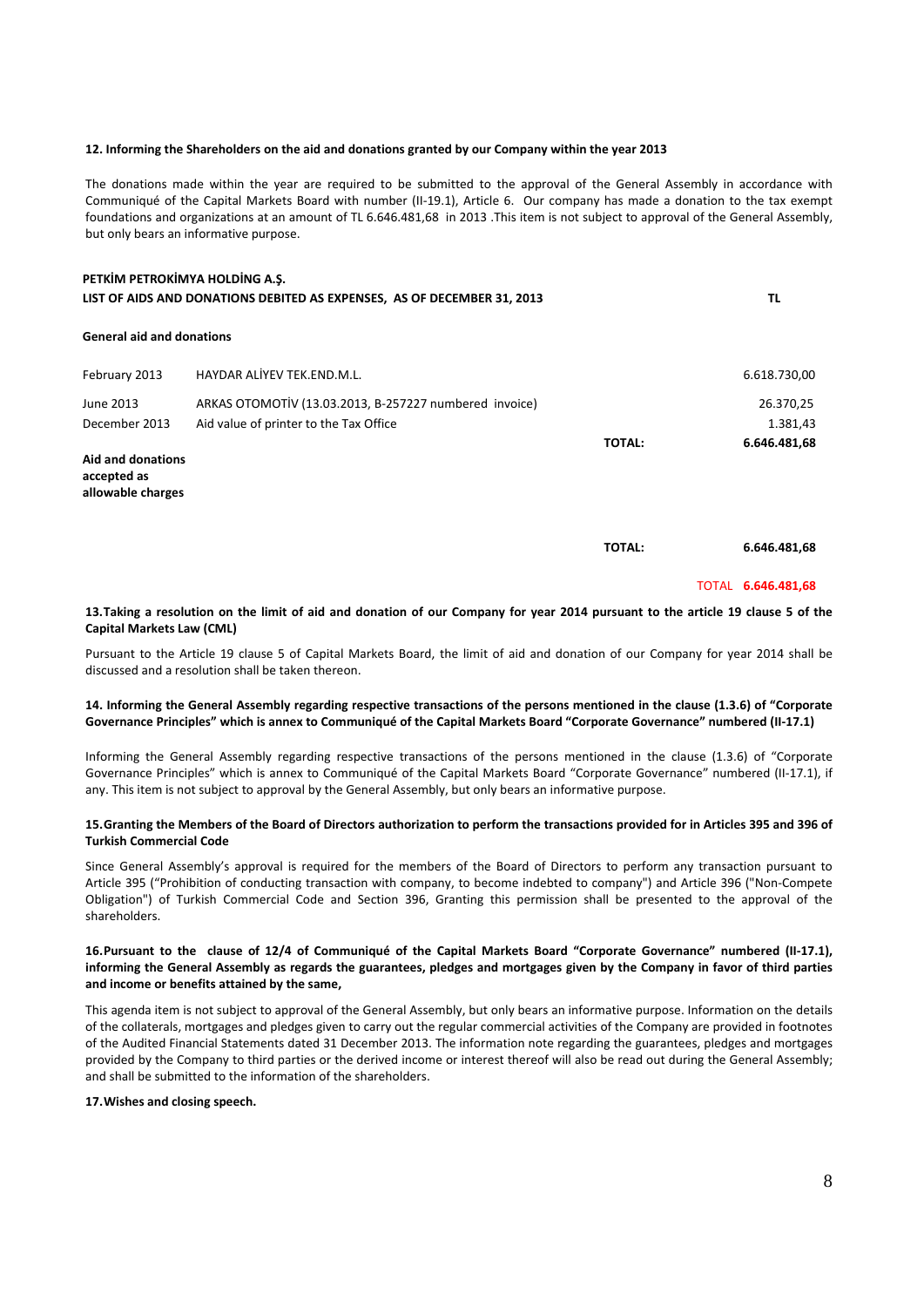### **ATTACHMENTS:**

**Attachment-1: Profit Distribution Policy Attachment-2: Distribution of profit pertaining to the year 2013 Attachment-3: Disclosure Policy** 

### **Attachment-1**

### **Profit Distribution Policy**

According to the decision of Board of Directors dated 25/02/2014 and numbered 3/10, the determination of Profit Distribution Policy in 2013 and in the forthcoming years is as follows;

According to the Articles numbered 37,38 and 39 in the Articles of Association of the Company namely, "Determination of Profit", "Reserve Funds" and "Time and Type of Payments of Profit", profit distribution policy is formed within the frame of Turkish Commercial Code and the provisions of Capital Market Legislation.

- In line with the determination of Profit Distribution Policy in 2013 and in the forthcoming years; the Company, in principle, accepts to distribute profits in cash to shareholders at the maximum level without disregarding its medium term and long term strategies, investment and financial plans, market conditions, and economic developments.
- According to the Article numbered 37 of Association of the Company, dividends in advance can be distributed.
- In the event that distributable profit is available in accordance with relevant communiqués, the Profit Distribution resolution to be taken by the Board of Directors in the form of cash and/or shares and/or installments as long as the amount is not below than %50 of the distributable profit within the frame of the provisions of Capital Market Legislation and Turkish Commercial Code shall be submitted to the approval of General Assembly; and the distribution shall be completed within legal terms.
- According to the Articles of Association of the Company, the amount to be determined by the General Assembly, not exceeding the 0.1% of distributable profits remaining after distribution of first dividend shall be distributed to Board Members.
- A consistent policy shall be followed between the benefits of the shareholders' and the company in the application of Profit Distribution Policy.
- The date of distribution shall be decided by General Assembly upon proposal of the Board. Profit distribution payments shall be completed within legal terms. For other methods of profit distribution, relevant legislation, communiqués, and regulations of CMB shall be followed.
- In the event that calculated "net distributable profit for the year" is below 5% of issued capital, no profit shall be distributed.
- When no profit is distributed, the Board of Directors shall inform the shareholders at General Assembly meeting about the reasons and how the undistributed profits would be allocated.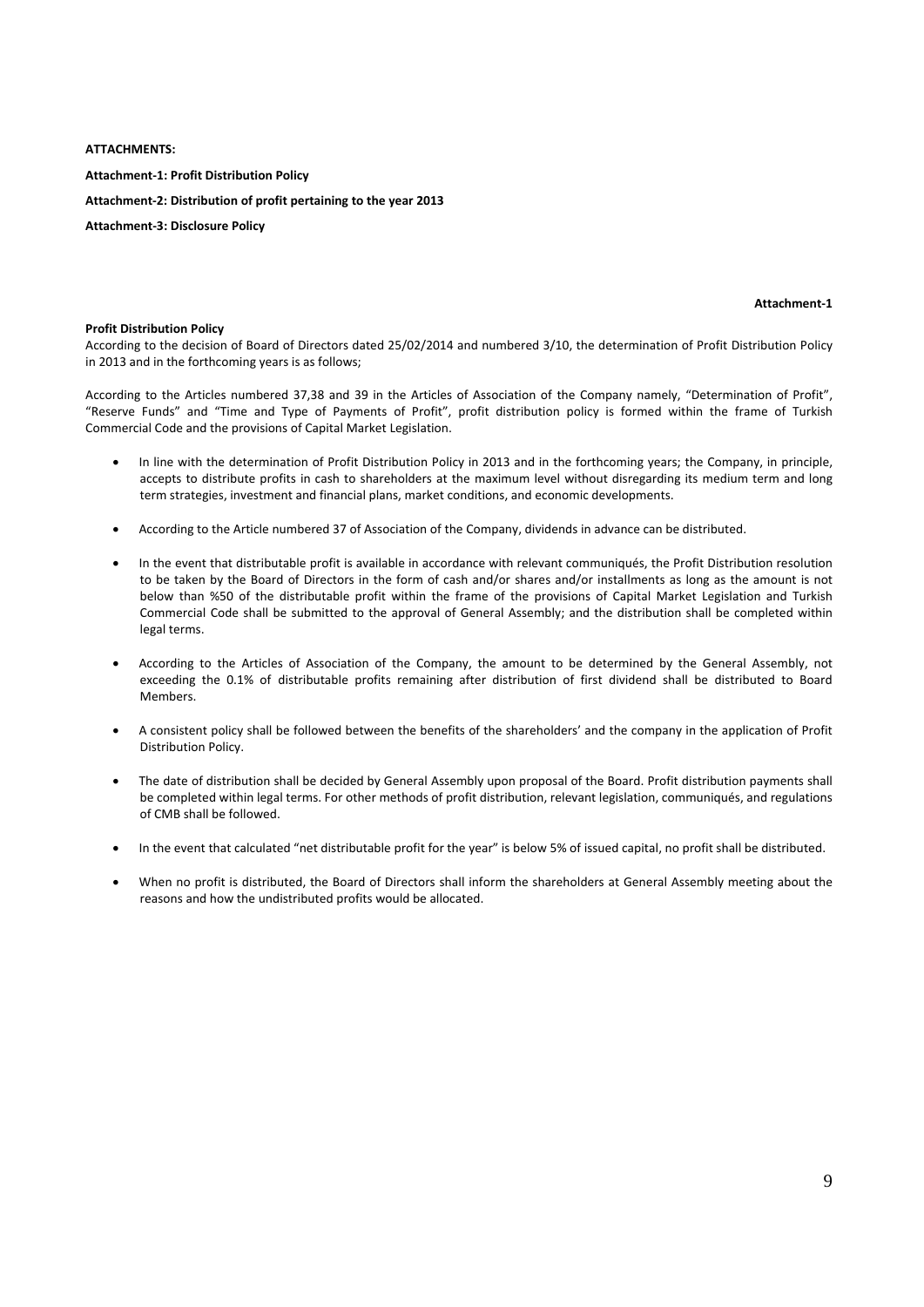**Attachment-2** 

# **PETKİM PETROKİMYA HOLDİNG ANONİM ŞİRKETİ FOR 2013 STATEMENT OF PROFIT APPROPRIATION (TL)**

|                                                                                                                               | As per Capital<br><b>Markets Board</b> | As per legal records |
|-------------------------------------------------------------------------------------------------------------------------------|----------------------------------------|----------------------|
| <b>PROFIT DISTRIBUTION FOR THE PERIOD</b>                                                                                     |                                        |                      |
| 1) Paid / Issued Capital                                                                                                      | 1,000,000,000                          | 1,000,000,000        |
| 2) Total Legal Reserve (As per legal records)                                                                                 | 3.653.927,92                           | 3.653.927,92         |
|                                                                                                                               |                                        |                      |
| In case of preference in the distribution of profit as per Articles<br>of Incorporation, details of the respective preference |                                        |                      |
|                                                                                                                               |                                        |                      |
| 3) Profit for the period                                                                                                      | 53.508.620,00                          | 88.855.446,62        |
| $(*)$<br>4) Taxes to be paid                                                                                                  | 4.611.940,00                           |                      |
| 5) Net Profit for the period                                                                                                  | 48.896.680,00                          | 88.855.446,62        |
| 6) Losses from previous years                                                                                                 |                                        |                      |
| 7) Primary legal reserves                                                                                                     | 4.442.772,34                           | 4.442.772,34         |
| 8) Distributable Net Profit of the Period                                                                                     | 44.453.907,66                          | 84.412.674,28        |
| 9) Donations during the year                                                                                                  | 6.646.481,68                           | 6.646.481,68         |
| 10) DISTRIBUTABLE NET PROFIT OF THE PERIOD WITH ADDED                                                                         |                                        |                      |
| DONATIONS FOR THE CALCULATION OF THE FIRST DIVIDEND                                                                           | 51.100.389,34                          | 91.059.155,96        |
|                                                                                                                               |                                        |                      |
| 11) First Dividend to Shareholders                                                                                            | 44.400.000,00                          |                      |
| - Cash                                                                                                                        | 44.000.000,00                          |                      |
| - Free of Charge                                                                                                              |                                        |                      |
| 12) Shareholders of Preferred Shares                                                                                          |                                        |                      |
| 13) Dividends for the Members of the Executive Board,                                                                         |                                        |                      |
| Employees, etc.                                                                                                               |                                        |                      |
| 14) Dividends for the Shareholders of Dividend Shares                                                                         |                                        |                      |
| 15) Second Dividend to Shareholders                                                                                           |                                        |                      |
| 16) Secondary Legal Reserve                                                                                                   | 260.000,00                             |                      |
| 17) Statutory Reserves                                                                                                        |                                        |                      |
| 18) Special Reserves                                                                                                          |                                        |                      |
| 19) Extraordinary Reserves                                                                                                    | 53.907,66                              | 40.012.674,28        |
| 20) Other Resources Anticipated for Distribution                                                                              |                                        |                      |
| - Retained earnings                                                                                                           |                                        |                      |
| - Extraordinary Reserves                                                                                                      | 2.600.000,00                           |                      |
| - Other Distributable Reserves as per the Law and Articles of                                                                 |                                        |                      |
| Association                                                                                                                   |                                        |                      |
| Earnings per Share (kurus)                                                                                                    | 0,0489                                 |                      |
|                                                                                                                               |                                        |                      |
| Dividend per Share (kurus) (Gross)                                                                                            | 0.0470                                 |                      |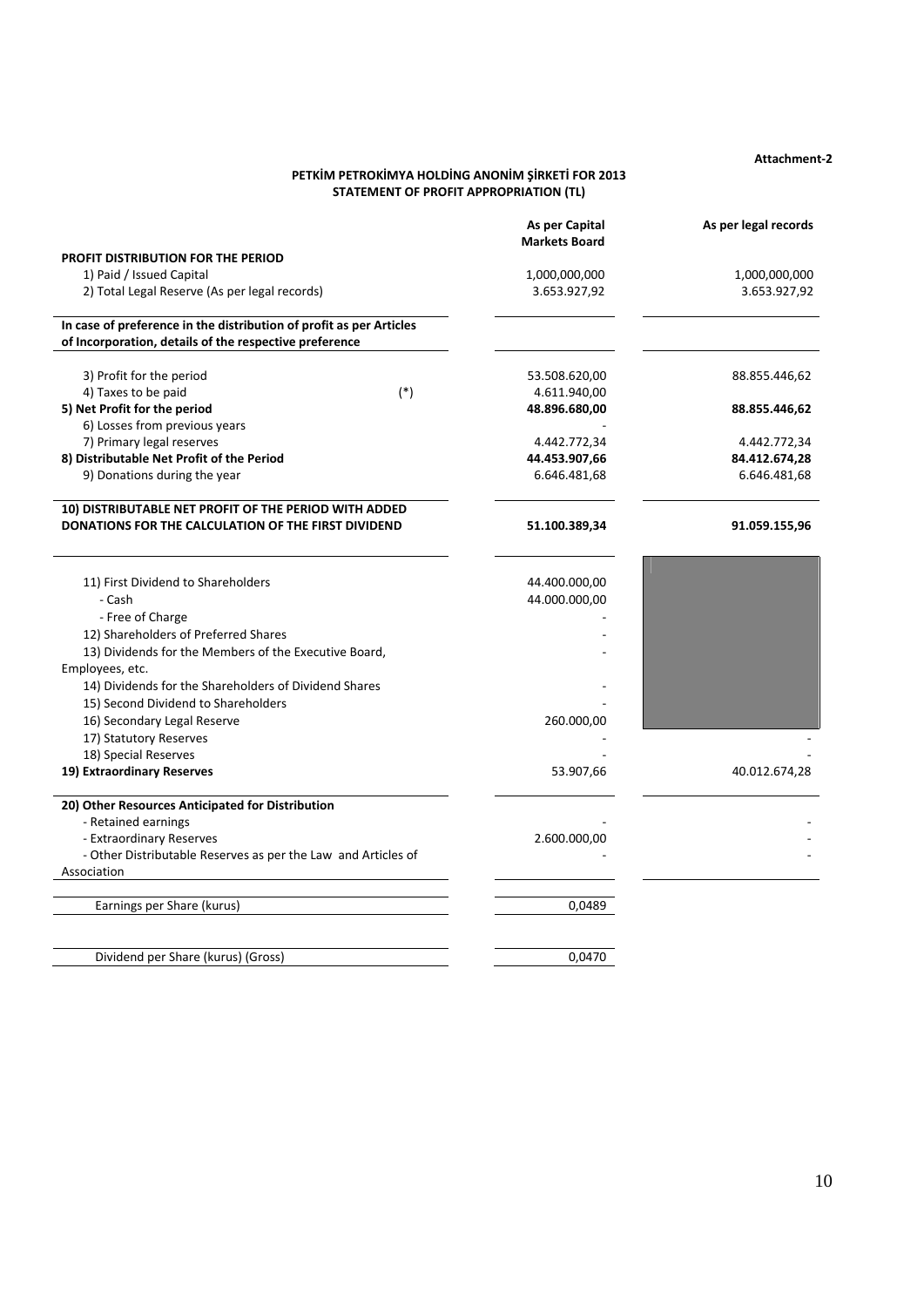# **INFORMATION ON THE DISTRIBUTED SHARE OF PROFIT**

|       | Dividend information per share                      |                       |                                                           |       |
|-------|-----------------------------------------------------|-----------------------|-----------------------------------------------------------|-------|
|       | Group                                               | <b>Total dividend</b> | Dividend corresponding to a share with nominal value 1Krs |       |
|       |                                                     | amount TL             | Amount Krs                                                | Ratio |
|       | A                                                   |                       |                                                           |       |
|       | Socar Turkey Petrokimya A.Ş.                        | 5.170.000,00          | 0,047000                                                  | 4,70  |
|       | Socar İzmir Petrokimya A.Ş                          | 4.851.137,01          | 0,047000                                                  | 4,70  |
|       | Other (Open to Public)                              | 18.178.862,99         | 0.047000                                                  | 4,70  |
| GROSS | B<br>Socar Turkey Petrokimya A.S.                   | 18.800.000.00         | 0.047000                                                  | 4,70  |
|       | C<br>Directorate of Privatization<br>Administration | 0,00                  | 0.047000                                                  | 4,70  |
|       | Total:                                              | 47.000.000.00         |                                                           |       |

|     | A                                                   | 5.170.000,00  | 0,047000 | 4,700 |
|-----|-----------------------------------------------------|---------------|----------|-------|
|     | Socar Turkey Petrokimya A.Ş.                        | 4.851.137,01  | 0,047000 | 4,700 |
|     | Socar İzmir Petrokimya A.Ş                          | 15.452.033,54 | 0,039950 | 3,995 |
|     | Other (Open to Public)<br>$(*)$                     |               |          |       |
| うとう | B<br>Socar Turkey Petrokimya A.Ş.                   | 18.800.000,00 | 0,047000 | 4,700 |
|     | C<br>Directorate of Privatization<br>Administration | 0,00          | 0,039950 | 3,995 |
|     | Total:                                              | 44.273.170,55 |          |       |

# **DISTRIBUTED SHARE OF PROFIT IN PROPORTION TO NET DISTRIBUTABLE PROFIT FOR THE PERIOD WITH ADDED DONATIONS**

| Share of profits distributed to shareholders (TL) | Share of profits distributed to shareholders in proportion to net<br>distributable profit for the period with added donations (%) |
|---------------------------------------------------|-----------------------------------------------------------------------------------------------------------------------------------|
| 47.000.000                                        | 91.98                                                                                                                             |

(\*) In the net profit calculation, a witholding rate of 15% is applied with the assumption of all the open public shares are fully fledged real taxpayer shareholders. As of the date of profit distribution witholding rate shall be changed in line with the information get by Central Registery Agency.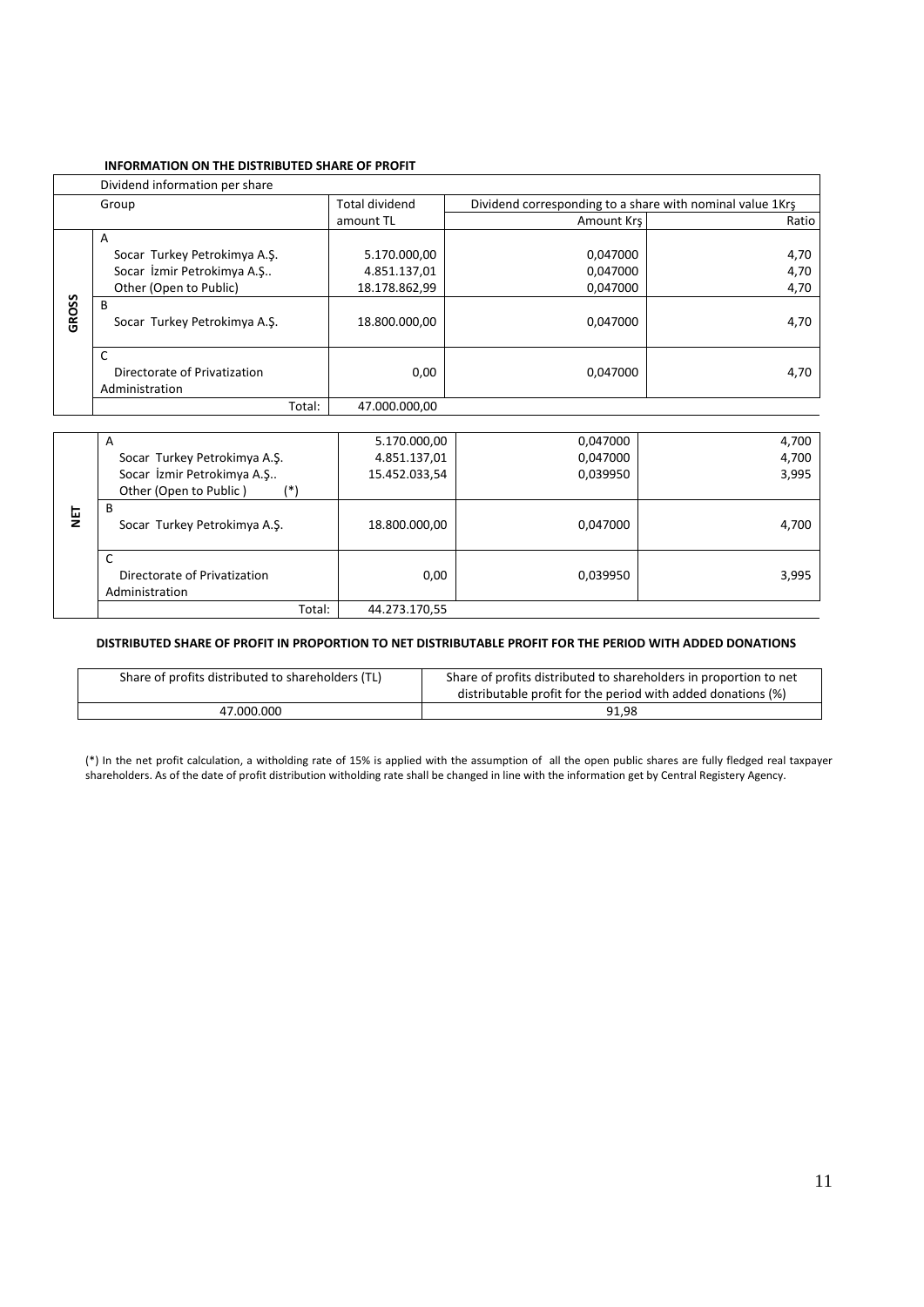**Attachment-3** 

#### **"Disclosure Policy"**

#### **DISCLOSURE POLICY**

### **CONTENTS**

- **1. Objective**
- **2. Responsibility**
- **3. Measures for Determining of the Persons Having Administrative Responsibility**
- **4. Methods and Tools of Public Disclosure**
- **5. Disclosure of Special Conditions and Authorized Persons**
- **6. Disclosure of Financial Statements and Authorized Persons**
- **7. Disclosure of Annual Report and Authorized Persons**
- **8. Other Disclosures and Authorized Persons**
- **9. Authorized Persons for Public Declarations**
- **10. Communication with Capital Market Participants**
- **11. Instructions for making statements via printed and visual press**
- **12. Meetings and Telephone Calls with Analysts and Investors**
- **13. Analyst Reports**
- **14. News and speculations published in the media organs and in the websites**
- **15. Declaration of Forward Looking Representations**
- **16. Silence Period**
- **17. Petkim Website (www.petkim.com.tr)**
- **18. Validity**

# **1. Objective**

Petkim AS public disclosure policy is based on the basis of on-time and fairly sharing of track record and future expectations of the company with shareholders, investors, capital market specialists and participants within the framework of basic accounting principles and Capital Market Legislation, and pursuant to relevant imperative dispositions, in addition to establishing and keeping a successful and open communication with those actors.

Petkim AS, with respect to public disclosure, shall comply with Capital Market Legislation, and regulations for Capital Markets Board (CMB) and Istanbul Stock Exchange (ISE); it shall also show great attention towards the application of the principles provided for in CMB Corporate Governance Principles.

Petkim AS Public Disclosure Policy has been prepared by the Board of Directors in accordance with CMB's Corporate Governance Principles and Communiqué of Special Conditions issued by Capital Markets Board and submitted to the information of General Meeting.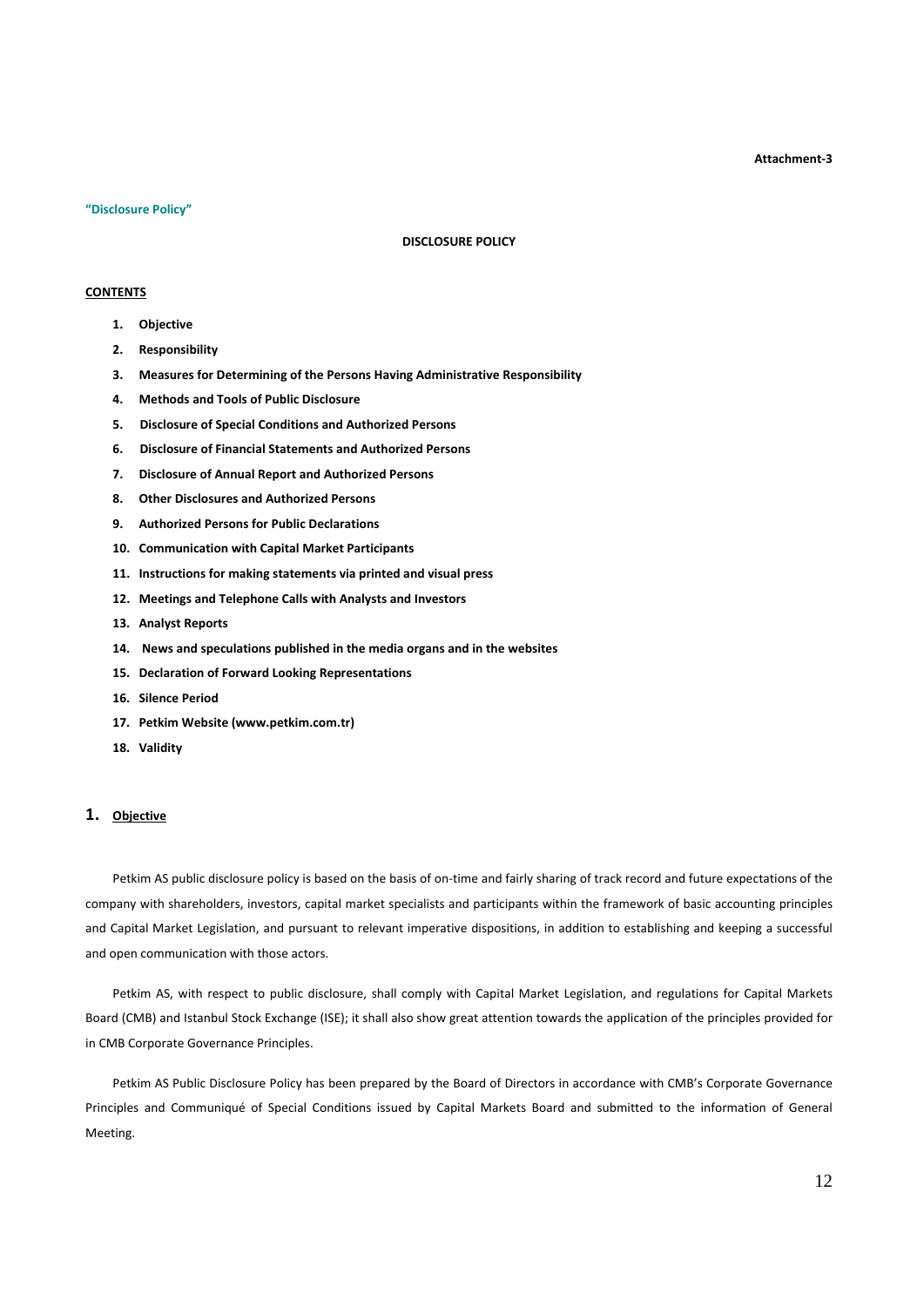### **Scope:**

The Public Disclosure Policy covers all related companies and their staff and their consultants and regulates Petkim's written and verbal communication with capital market participants.

### **2. Responsibility**

Monitoring, supervision and development of public disclosure and information policy in Petkim shall be the competence of the Board. In formation of the policy, Internal Audit and Investor Relations officials, Corporate Governance Committee and the Board shall perform the duty of the formation of the policy. The revisions to be made to the Disclosure Policy necessary due to change in the regulation of CMB to be valid following the the approval of the Board.

The Corporate Governance Committee informs and makes suggestions to the Board about the subjects related with "Disclosure Policy".

"The Internal Audit and Investor Relations" is to carry out the supervision and follow-up of the all subjects related with public disclosures.

#### **3. Measures for Determining of the Persons Having Administrative Responsibility**

Petkim determines "insider information" as information, which has not been disclosed to the public, may affect the value and the price of the capital market instrument and may influence the decision to invest. The Internal Audit and Investor Relations submits the persons that have access to insider information to Central Registry Agency and makes the necessary changes when they occur. According to Communiqué of Special Conditions and our Company, the persons having administrative responsibility and persons in the insider list are considered to be the same. Persons in the insider list contains members of the Board and persons that are not a member of the Board but have access to Petkim's insider information directly or indirectly in a regular way and have the authority to make administrative decisions that may affect Petkim's development and commercial targets and persons that are closely related to these persons and persons that have regular or irregular access to insider information and act on behalf of the Company. Petkim also determines Board members of the affiliate company that constitutes more than %10 of the total of the assets in year-end financials as persons having administrative responsibility. Persons that are on the list of persons have that have access to insider information are informed with their signature by the Internal Audit and Investor Relations that they are on the list to protect insider information and privacy rules until the disclosure of special circumstances, financial and operational results and silence period that is explained in the  $16<sup>th</sup>$  item.

#### **4. Methods and Tools of Public Disclosure**

Methods and tools, which are employed in the activities for public disclosure within the framework of the provisions of Capital Markets Board legislation, and Turkish Commercial Code and Istanbul Stock Exchange legislation:

i) Special condition declarations to Istanbul Stock Exchange (ISE) via Public Disclosure Platform (Declarations are electronically sent to KAP concurrently).

ii) Financial statements and their footnotes, independent audit report and statements, annual reports and financial presentations that are periodically submitted to ISE via KAP (the mentioned reports are also made public through web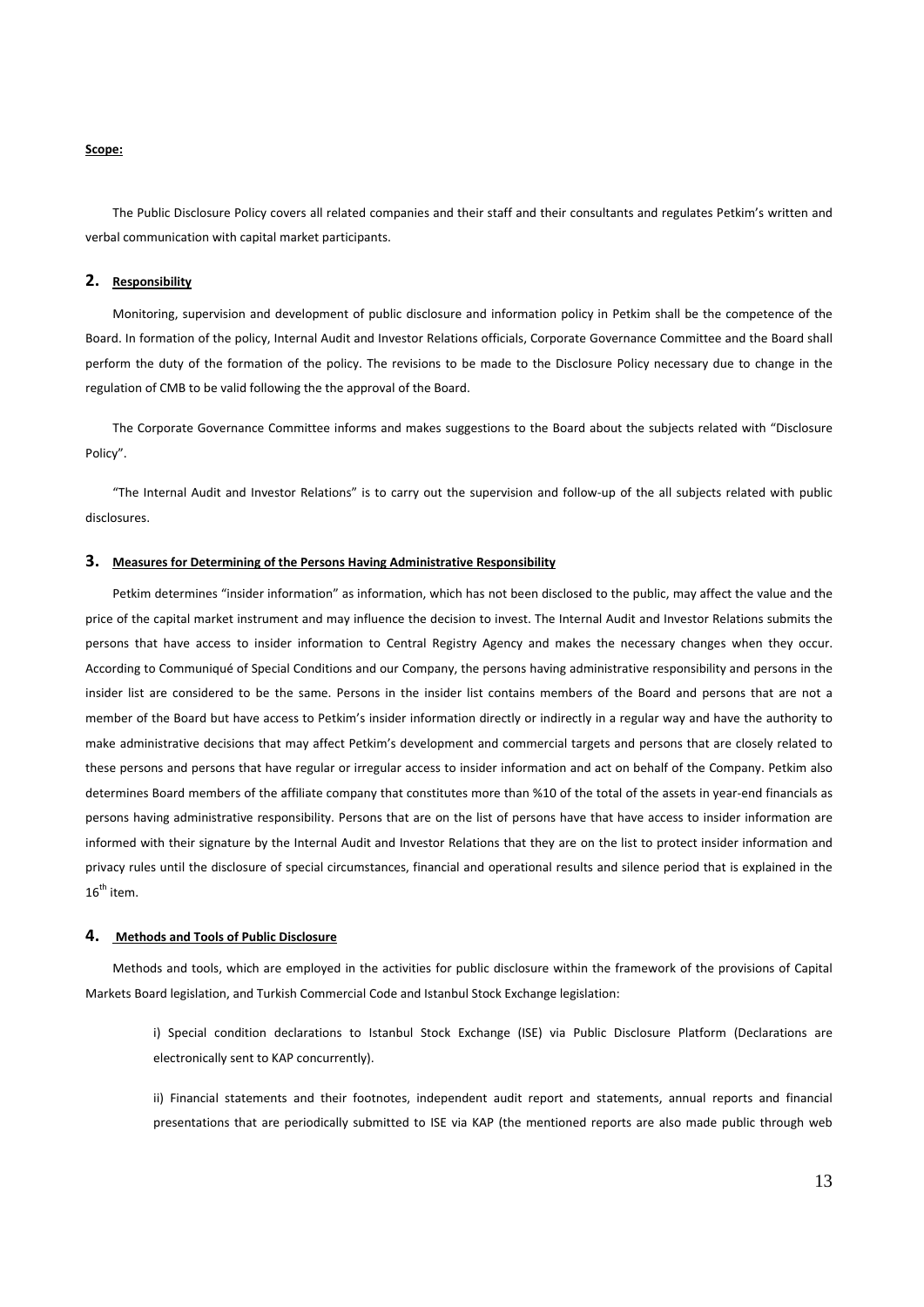page for the immediate reach and with their translation in English. Also investor presentations are also periodically made public through web page).

iii) Declarations and announcements that are made through the medium of Turkish Trade Registry Gazette and daily newspapers (prospectus, circular, profit distribution, general assembly call…etc.)

iv) Press releases that are issued in written and visual media,

v) Releases to data distributors such as Reuters, Foreks,

vi) One-on-one meetings or teleconferences with capital market participants,

vii) Corporate website (www.petkim.com.tr)

viii) Communication methods and instruments that are used by means of the communication instruments including telephone, cellular phone (wap and similar technologies), letter, e-mail, telefax, etc.

### **5. Disclosure of Special Conditions and Authorized Persons**

Special condition disclosure shall be made public in accordance with "Communiqué of Special Conditions" issued by CMB and shall be prepared under supervision of the Internal Audit and Investor Relations, and after the said declaration is signed by General Manager, Internal Audit and Investor Relations or Assistant General manager who are authorized to sign by the Board and ISE shall be informed in the determined time period. Persons that are authorized to make disclosures special conditions and changes in them are submitted to ISE. Special Condition Disclosures shall be sent to Public Disclosure Platform (KAP) System with electronic signature.

Petkim, in order to ensure the privacy of the special conditions,

Actively regulates measures to prevent access of persons that are not on the insider list to access insider information,

Ensures that the persons that are on the insider list accept their liabilities in Capital Markets Law and related regulations and be informed about the harmful use and distribution of this information.

Ensures the disclosure of the insider information in case it is not kept private.

If a personnel of Petkim determines that information that is not disclosed and important and special (insider) is unintentionally disclosed, Internal Audit and Investor Relations is immediately informed. In this case, Internal Audit and Investor Relations prepares and submits the appropriate special conditions disclosure to ISE in line with CMB regulations.

### **6. Disclosure of Financial Statements and Authorized Persons**

Financial statements of Petkim AS shall be prepared quarterly in accordance with International Financial Reporting Standards shall be made public annually and in mid-terms by transferring to KAP.

Financial statements and their footnotes, independent audit report and attached documents shall be submitted to approval of the Board with assent taken from the Committee Responsible for Audit within the frame of Capital Market Legislation before made public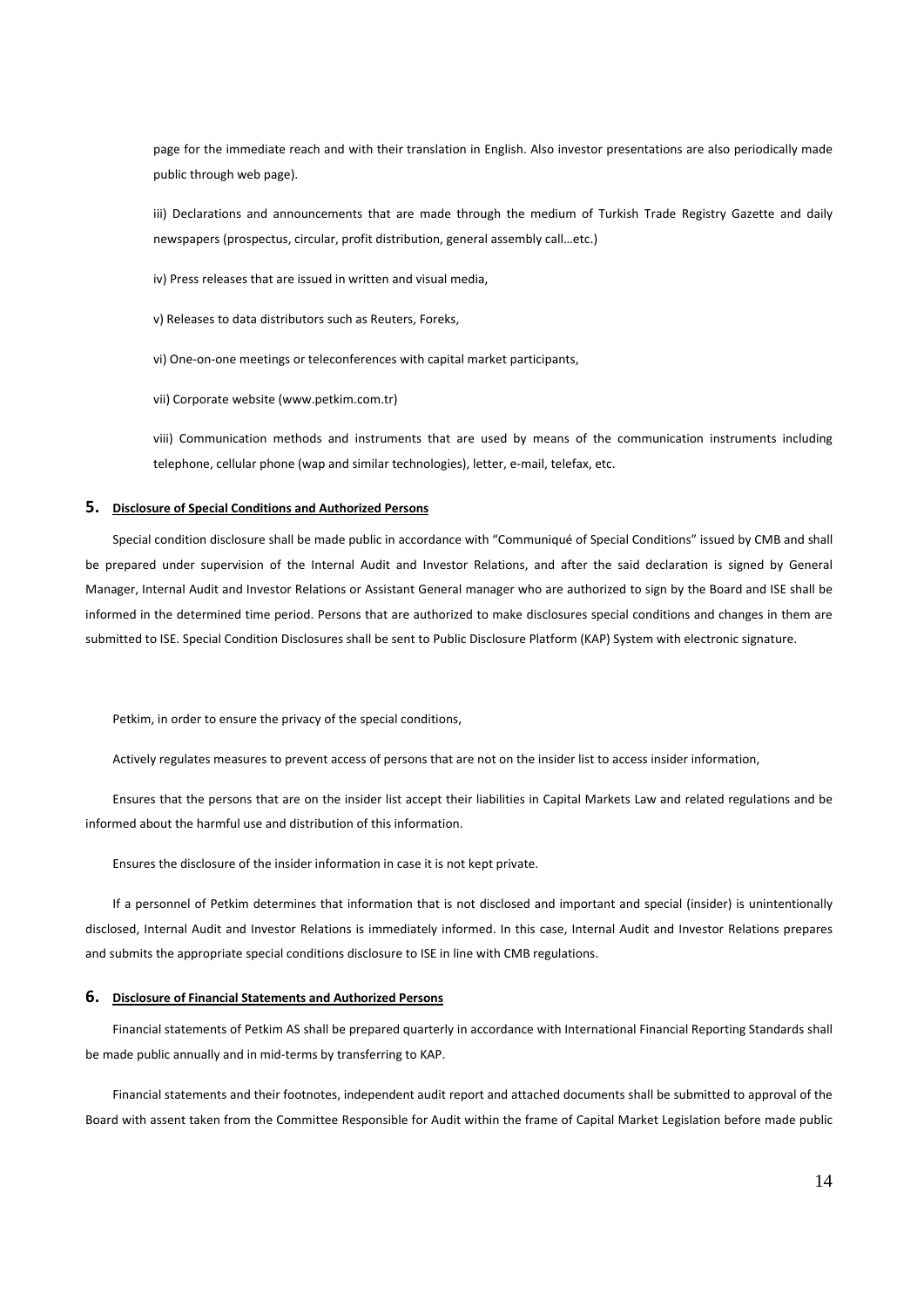and after it is signed by member of Board who is assigned with this duty (if present), Assistant General Manager of Finance and/or Accounting Manager, and it shall be transferred to CMB and ISE after the approval of Board through the electronic media as KAP declaration.

Financial statements and their footnotes for the previous periods may be accessed through the link of Investor Relations on Corporate website of Petkim AS. Internal Audit and Investor Relations prepares a meeting with the participation of the Company's top executives in which investor's and analysts' question may be answered following the disclosure of financial statements and footnotes and periodically prepares investor presentations and puts them on the website.

Commercial relations between our Company and our Company's indirectly or directly related real or legal parties in terms of capital, management and audit are explained in the footnotes of financial tables. If evaluation reports have to be prepared in accordance with CMB regulations, such reports are obtained and shareholders are informed.

#### **7. Disclosure of Annual Report and Authorized Persons**

Annual Activity Report is prepared in accordance with Capital Market Legislation and CMB's Corporate Governance Principles; approved by the Board and disclosed in the website of the Company (www.petkim.com.tr).

Annual Activity report, following the approval of the Board, is electronically submitted in accordance with CMB and ISE regulations via KAP.

Turkish and/or English annual reports may also be gained from Internal Audit and Investor Relations in the form of printed copy.

#### **8. Other Disclosures and Authorized Persons**

Other declarations (prospectus, circular) that are not mentioned above are subject to Company's circular to be disclosed to public.

### **9. Authorized Persons for Public Declarations**

Other written and verbal information demand by capital market participants that are not mentioned above are carried out in accordance with authority regulations set for General Manager and Internal Audit and Investor Relations in verbal and/or written.

Public disclosures to written and visual media and data distributors such as Reuters and Foreks can only be done by the Chair of the Board or the General Manager.

Petkim personnel may not answer questions from capital market participants other than that are not mentioned above if not specifically appointed by the Board or the General Manager. Incoming information demands are directed to Petkim Internal Audit and Investor Relations.

#### **10. Communication with Capital Market Participants**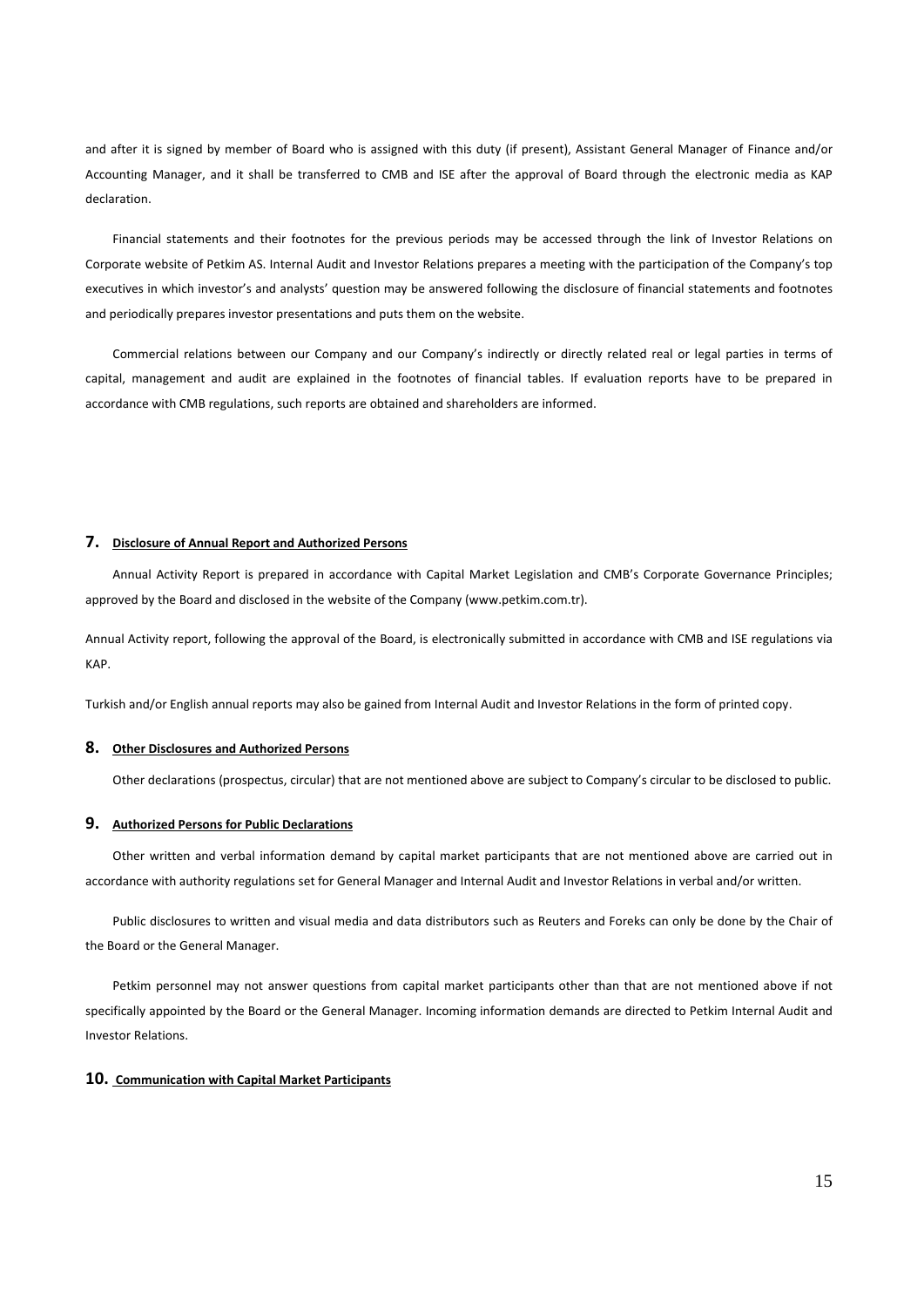Petkim does not direct expectations about mid-term or annual results. Instead of this, Petkim prefers to submit critical factors affecting results, strategic approaches and important fact that support a better understanding of sector and operating environment to capital market participants.

Unless stated otherwise in the disclosure policy, only persons that have the authority to make public statements can communicate with capital market participants in the name of Petkim and its share. Petkim Investor Relations Coordinator is present at every meeting with capital market participants. In the meetings with capital market participants which are not open to public, any information previously not disclosed and important/private (insider) is not revealed.

Petkim is aware that periodically telephone and/or teleconferences with capital market participants can be done. Petkim makes the necessary preparations for such meetings.

# **11. Instructions for making statements via printed and visual press**

 Petkim Corporate Communication Unit makes sure that public is informed throughout the year as important developments occur via news flow to written and visual media in a controlled manner. Data distributors such as Reuters and Bloomberg are also in this information coverage. Depending on the developments, this information coverage may be done with a press meeting joined by company executives. Press releases can be published in Petkim web site as well especially for the reach of small investors.

In accordance with CMB's "Communiqué of Special Conditions" in case a liability to make a special condition declaration occurs, it is done in addition to the press release.

#### **12. Meetings and Telephone Calls with Analysts and Investors**

 Internal Audit and Investor Relations was created in order to establish communication between our company and both potential or present investors, to answer investor questions at most efficient way and to carry out the studies aimed at investors and stakeholders. Relations with stakeholder are carried out by this unit.

Internal Audit and Investor Relations, to make sure that the Company is well known and preferred in international capital markets, the Company's operational and financial performance, vision, mission and targets are understood in the best way by the investors in emerging markets, present and potential stakeholders, carries out frequent meetings with the company's top executives, brokers, analysts and investors.

 For this purpose the Company attends roadshows if necessary and plans teleconferences. For the best introduction of the Company, presentations, question/answer sets and information summaries are prepared.

The Company tries to give positive reply to all meeting demand by stakeholders with meeting at the highest level as possible.

Website which is regularly updated and information notes posted on the internet to stakeholders makes stakeholders and analyst follow the developments in Petkim.

Presentations in investor meetings and disclosed reports are also published in the website.

# **13. Analyst Reports**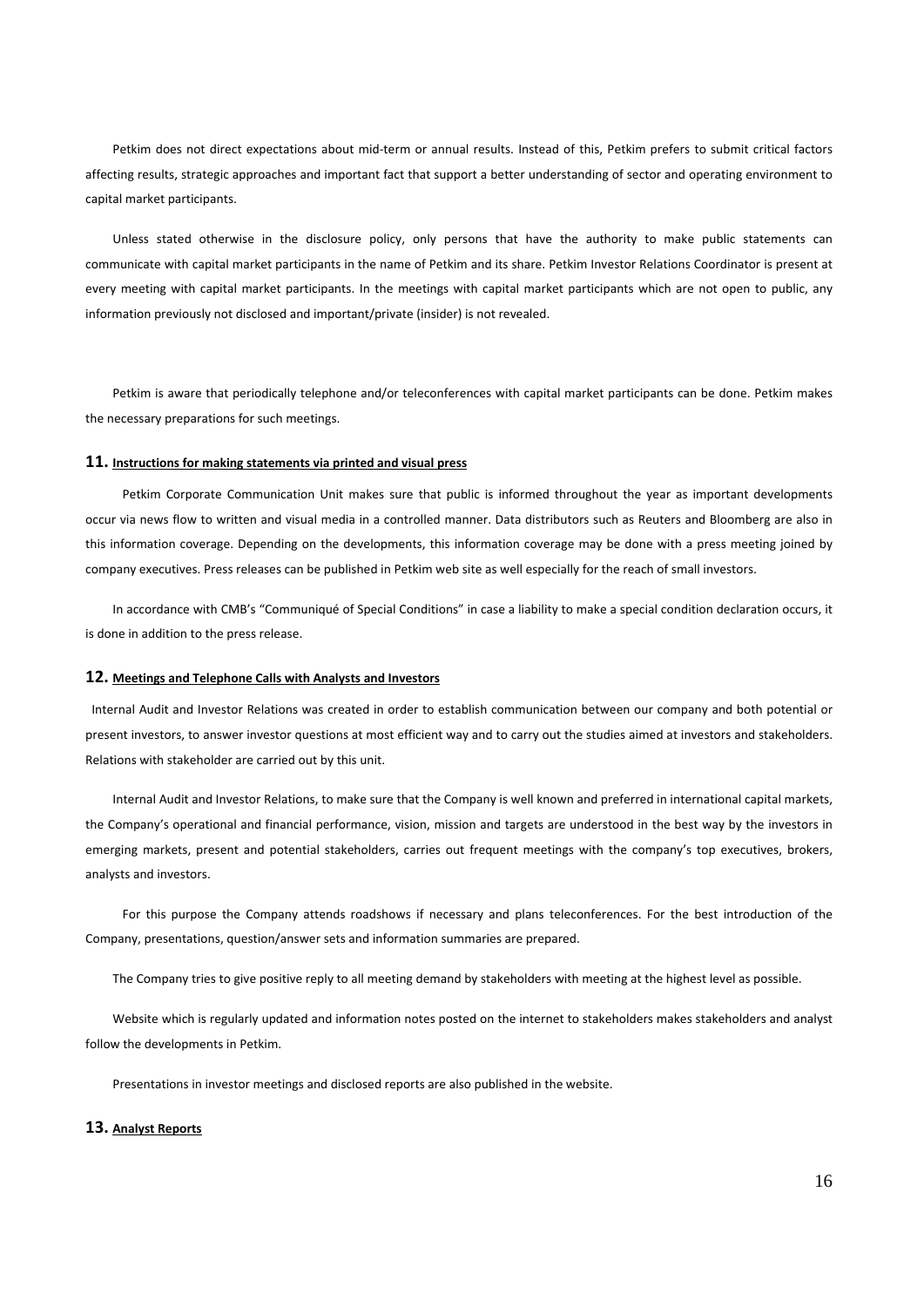The responsibility for the analyst report is on the entity that prepares it. The Company may disclose the analyst report on the internet stating its reference. Further, the Company with the analyst's demand may check the accuracy of the information in analyst's report in terms of publicly disclosed information without comments. Petkim, does not verify, approve, take responsibility and spread analyst reports' income model and expectations.

Petkim discloses to public the analyst who prepares reports and the entity they work for in its website (www.petkim.com.tr).

#### **14. News and speculations published in the media organs and in the websites**

Petkim does not make comments for the market rumors and speculations in principle. Follow up of news and rumors in written, visual, hearing press-information and/or internet in the market is carried out by Corporate Communication Unit and Internal Audit and Investor Relations with the follow-up of the current market. In principal, special case declarations are made in accordance with Capital Market Board regulations for the news and rumors that are published on the national press-information and are not from the persons who are authorized to represent the Company and if the news and rumors can affect the investors' decision and the value of the capital market instrument. Except this, no comments are made for the speculation in the market and/or internet.

#### **15. Disclosure Declaration of Forward Looking Representations**

Petkim can disclose assessment for future pursuant to its' disclosure policy. Actual results from expectations significantly differentiated due to risks, uncertainties and other factors are declared in the documents that Petkim disclose its' expectations. Petkim can disclose to the public its' expectations maximum four times per year at operating reports or scheduled and programmed assemblies and organizations providing that it's disclosed at KAP. Expectations only can be disclosed by authorized persons providing that attentions stated above are explicitly declared or a written document that is open to the public (press release, information note, declarations within Capital Market Legislation, vs.)

Guidance in the disclosure to the public is disclosed with its base and statistical data. Disclosed expectations do not contain having no basis and exaggerated assumptions and are identified with company's financial condition and operating results. Attentions related to actual results differentiated from expectations due to risks, uncertainties and other factors are included in the declaration. If guidance is not realized, this condition disclosed to the public and related guidance is revised.

# **16. Silence Periods**

Petkim averts from disputing with capital market participants related to financial results at specific time periods in order to prevent unauthorized declarations regarding operating results and asymmetric information distribution. It means "Silence Period". Silence Period begin with at the end of quarter time period and end with date of financial results declaration.

Petkim, throughout silence period;

(i) Is able to be held investor meetings, restricted to given information regarding current quarter results to investors and analysts,

(ii) If not needed, does not give information and declarations regarding operating and financial results without prejudice to Capital Market regulations,

(iii) Replies any questions within the information disclosed to the public.